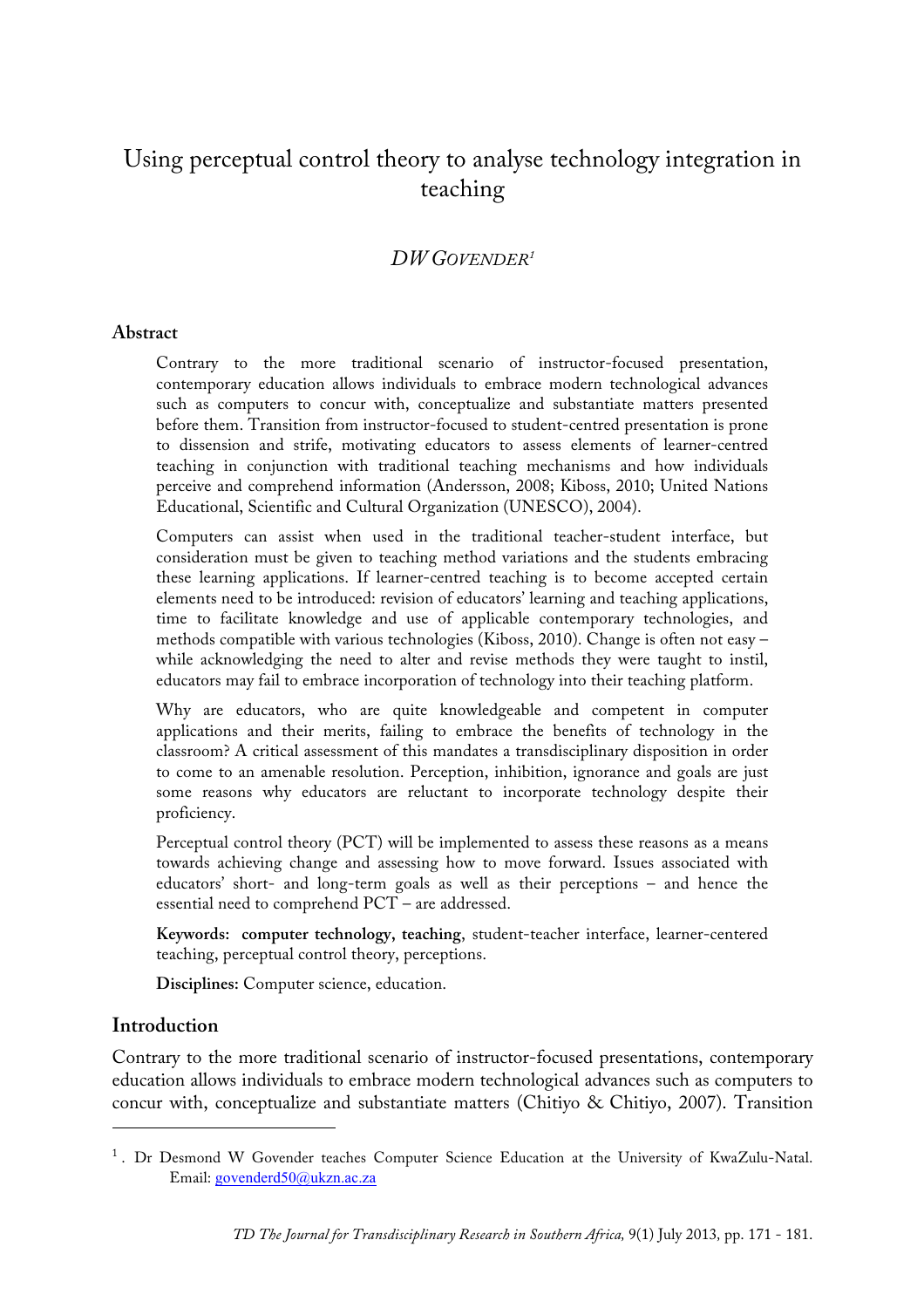from an instructor-focused presentation to a student-centred embodiment is prone to dissension and strife. This scenario is motivating educators to assess elements of learnercentred teaching in conjunction with traditional teaching mechanisms, along with how individuals perceive and comprehend information (Andersson, 2008; Kiboss, 2010; UNESCO, 2004).

In all subjects computers can serve as an instrumental tool in conjunction with the traditional teacher-student interface, but consideration must be given to variations in teaching methods and the students embracing these applications (Chitiyo & Chitiyo, 2007; Tanui, Kiboss, Walaba & Nassiuma, 2008). If learner-centred teaching is to become accepted socially or by the mainstream, certain elements need to be introduced. These include revision of educators' learning and teaching applications, allowance of time to facilitate knowledge and use of applicable contemporary technologies, and methods compatible with various technologies (Kiboss, 2010).

The embracing of contemporary technology in conjunction with user acceptance is a saturated research topic under the auspices of Information Systems literature (Hu, Chau, Sheng & Tam, 1999). Results from this abundance of research are theoretical models with substantiation in Psychology, Sociology and Information Systems, which address a beyond 40% variation in an individual's own volition to incorporate technology (Davis, 1989; Taylor & Todd, 1995; Venkatesh & Davis, 2000).

The matter presented is why do educators, who are quite knowledgeable and competent in computer applications and their merits, fail to embrace the benefits of such technology in the classroom? A critical assessment of this statement mandates a transdisciplinary disposition in order to come to an amenable resolution. A need exists to assess the motivation towards educators subsidising expenditure on computers for use in the classroom, while others refrain from accepting computers, whether subsidised or provided by outside sources (Swain, 2006).

The need for a transdisciplinary approach is warranted when sources such as various technology adoption models prove inadequate in providing the needed justifications. In an Information Systems environment the transdisciplinary approach is viewed by the author as an atypical means of assessing value with regard to technology integration.

As to why an educator would decline use of an instrument such as the computer in the classroom, consideration must be given to the mind-set of an educator. The proceeding argument focuses on the integration of technology from the inner circle of an educator and is premised on perceptual control theory (PCT) (Powers, 1973; Powers, 1989). This stance is supported by research conducted by Zhao and Cziko (2001). The following serves as an analysis of their research work and its application to the respondents of this study.

## **Status quo of computer use in schools**

Questions guiding the study were as follows:

- To what extent are educators using computers for general administrative use and/or in their teaching?
- What are the reasons for this use or non-usage?

The target population in this study was secondary school educators in the Ethekwini region of KwaZulu-Natal. A list of educators was extracted from the Department of Education's

*TD,* 9(1), July 2013, pp. 171 – 181.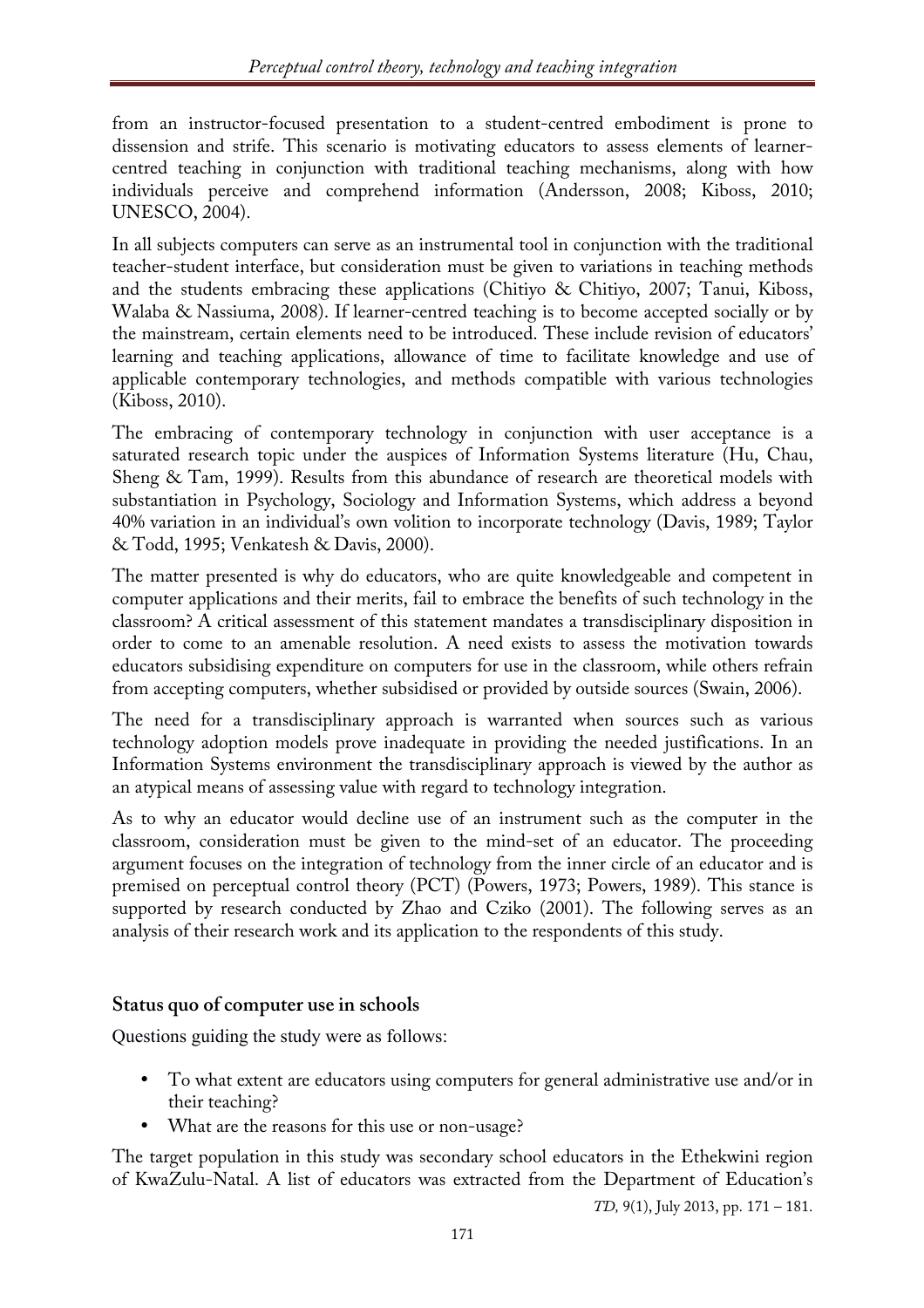Education Management and Information Systems (EMIS) list, which is maintained and updated annually by the Provincial Education Management and Information Systems Department. The total number of secondary schools in the Ethekwini region on the EMIS list was 403. Of these schools, 382 have staff numbers ranging from 2 to 60, and the balance of 21 schools showed no staff members. Leedy and Ormrod (2005) suggest that if the population size is around 500, one should sample at least 50% of them. From the population of 382 schools a random selection of every alternate school was made, giving a sample of 191 schools. This sample is representative because every alternate school in the district was chosen, representing 50% of secondary schools in Ethekweni region. Questionnaires were distributed to the selected 191 schools, an average of 20 questionnaires to each school.

Of the 191 schools in the sample, 18 indicated that they did not receive the questionnaires, 2 that they had misplaced them, and another 3 declined to participate. Returns from 93 schools were received, giving a 55.4% rate of return.

The questionnaire was created with items validated in previous research (Abdulkafi, 2006; Venkatesh, Morris, Davis & Davis, 2003; Venkatesh & Davis, 2000; Vannatta & O'Bannon, 2002; Davis, 1989) and adapted for this study. A five-point scale was used for all of the constructs, with 1 being the strongly negative end of the scale and 5 being the strongly positive end. Development of the questionnaire was guided by an extensive review of the literature. The data were analyzed using statistical package SPSS®.

The data were split into respondents in schools with computer rooms for teaching and those in schools without computer rooms for teaching. First an analysis of all respondents' general computer use was performed, irrespective of whether they were in a school with a computer room or not. General computer use means that a respondent uses a computer for simple word processing, for example creating worksheets or keeping track of learners' marks electronically.



**Figure 1: Educators' general computer usage** 

At least 47% of educators from this study sample do not use the computer at all for any general use, including simple word processing (Figure 1). Fifty three per cent (53%) of educators are using the computer in a general capacity, which could include simple word processing and email. However, only 9% use a computer daily (Figure 1). Educators who use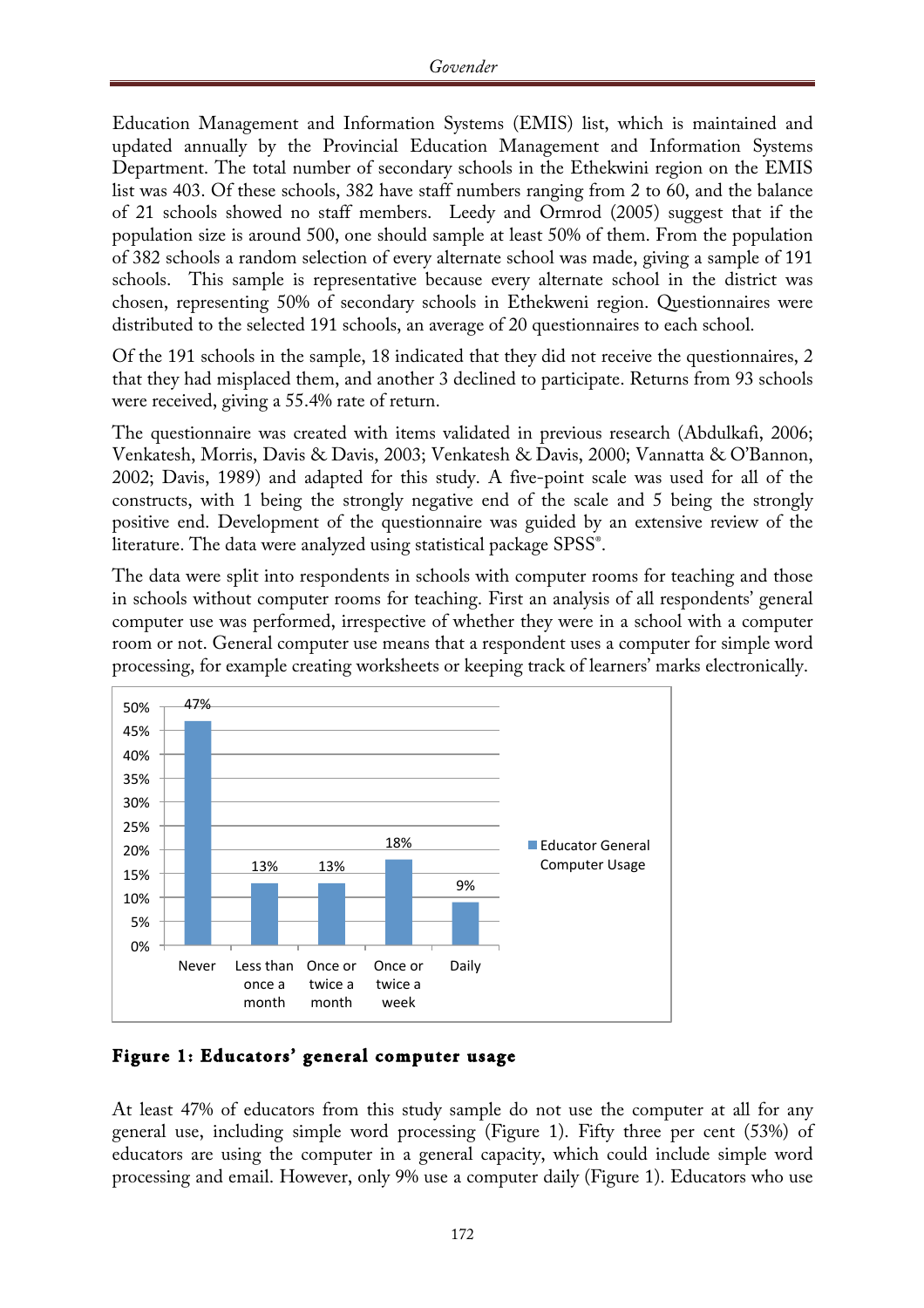the computers daily indicated that they use their personal computers to "prepare worksheets" as well as "keep track of learner grades". Those educators who are using computers once or twice a week or month indicated that access to computers is a problem, and that they only use computers when they are available at school.

When the data were analysed according to schools with computer rooms and those without, it was found that in schools with no computer rooms for teaching a much higher percentage (66%) of educators are not using a computer for simple word processing (Figure 2). This could be attributed to lack of core proficiency as well as lack of access; 25% of respondents indicated that access to computers is a problem and that they use computers when they are available at school. However, it should be noted that there are at least 50% of respondents in schools with computer rooms who are not using computers for simple word processing.



**Figure 2: Educators' computer usage in schools with or without computer rooms** 

The data in this study are being used simply to show that there are a fair percentage of educators not using computers either for general use or for teaching and learning in the classroom. What is also shown is that even though some educators have computer competence and access to computers, they are not using computers for teaching. The author uses this as a basis for presenting an argument as to why educators choose not to use computers in their teaching and learning even though access and competence are not an issue.

Review of research databases indicates insufficient research with regard to the association of educators and use of contemporary technologies in the classroom. Of available research studies, most are premised on the influence of computers, calculators and accessories on students. The few that do address the association of educators and technology focus on a unique or unorthodox application not generally aligned with mainstream applications or those familiar with such technologies (Sheingold & Hadley, 1990).

There are core beliefs with regard to advancing technologies such as computers and the hesitation of educators to incorporate them into the lesson plan. These misguided beliefs serve as the foundation for reversing the mind-set of these reluctant educators. These

*TD,* 9(1), July 2013, pp. 171 – 181.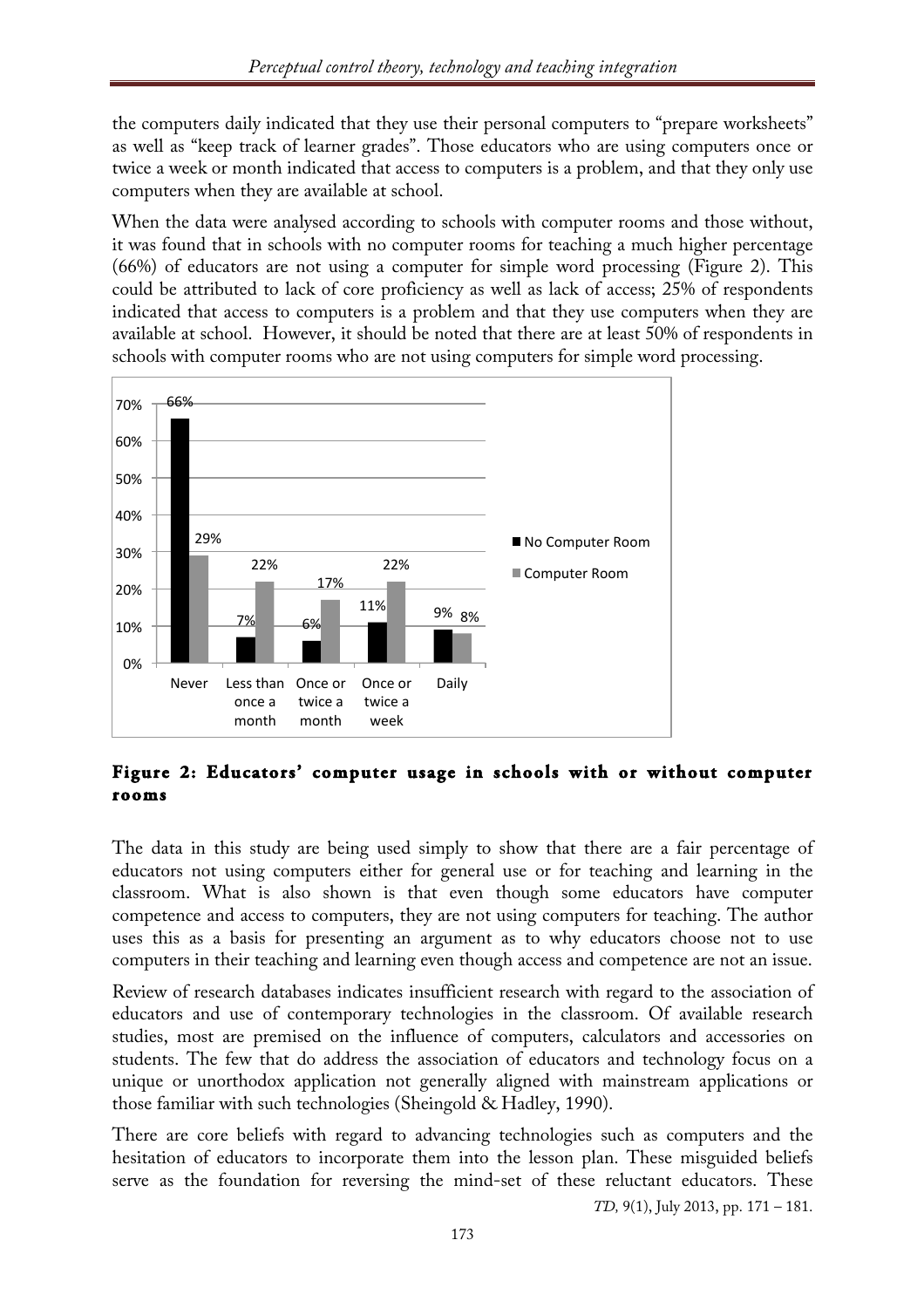misguided (and even, in some cases, fictitious) notions include, but are not limited to: insufficient amount of hands-on-training; lack of proper and communicative technical and administrative support; traditional instructional beliefs; the belief that technology will replace educators; and inherent resistance to change (Office of Technology Assessment, 1995). To eradicate these beliefs, thoughts and notions, educational institutions are making tangible investments by providing their educators with opportunities for professional development in order to master required skills and broadening available resources to further enhance educators' ability in the classroom.

Although the argument against integration of technology due to insufficient training has some merit, concern still exists among many educators that once it has its 'foot in the door', technology will continue to grow and become an obstacle and hindrance to an educator's plan and vision in the classroom.

Further to the data illustrated in Figures 1 and 2, an analysis of the data for respondents who have computer competence and are in schools with computer rooms shows that even though computers are available for teaching, only a maximum of 16% of these educators are using them in their teaching (Figure 3). The question to ask is why are 84% of these educators not using computers in their teaching even though access and competence are not an issue?



**Figure 3: Educator computer use in classroom** 

As mentioned earlier, often overlooked and not given due consideration in these assumptions is the fact that most educators are goal-oriented, proactive, and passionate, dedicated professionals (Zhao & Cziko, 2001). Although much of the mentioned assumptions take into account the instructional beliefs of most educators, as well as their 'grasping' of what the technology is, the logic supporting these assumptions is cast in a deficiency of conducive environments to transition into or within the comfort level of the educator (Mumtaz, 2000).

With a well laid out plan and programme of technical integration of tangible investments in conjunction with educators, the crossing of the proverbial 'continental divide' will be made; thus teachers will become knowledgeable about the concept after comprehending the ideology of the modern day and embrace and promote it (Friedman & Friedman, 2011). The 'continental divide' approach, as good as it is, does have its detractors; approximately 20% of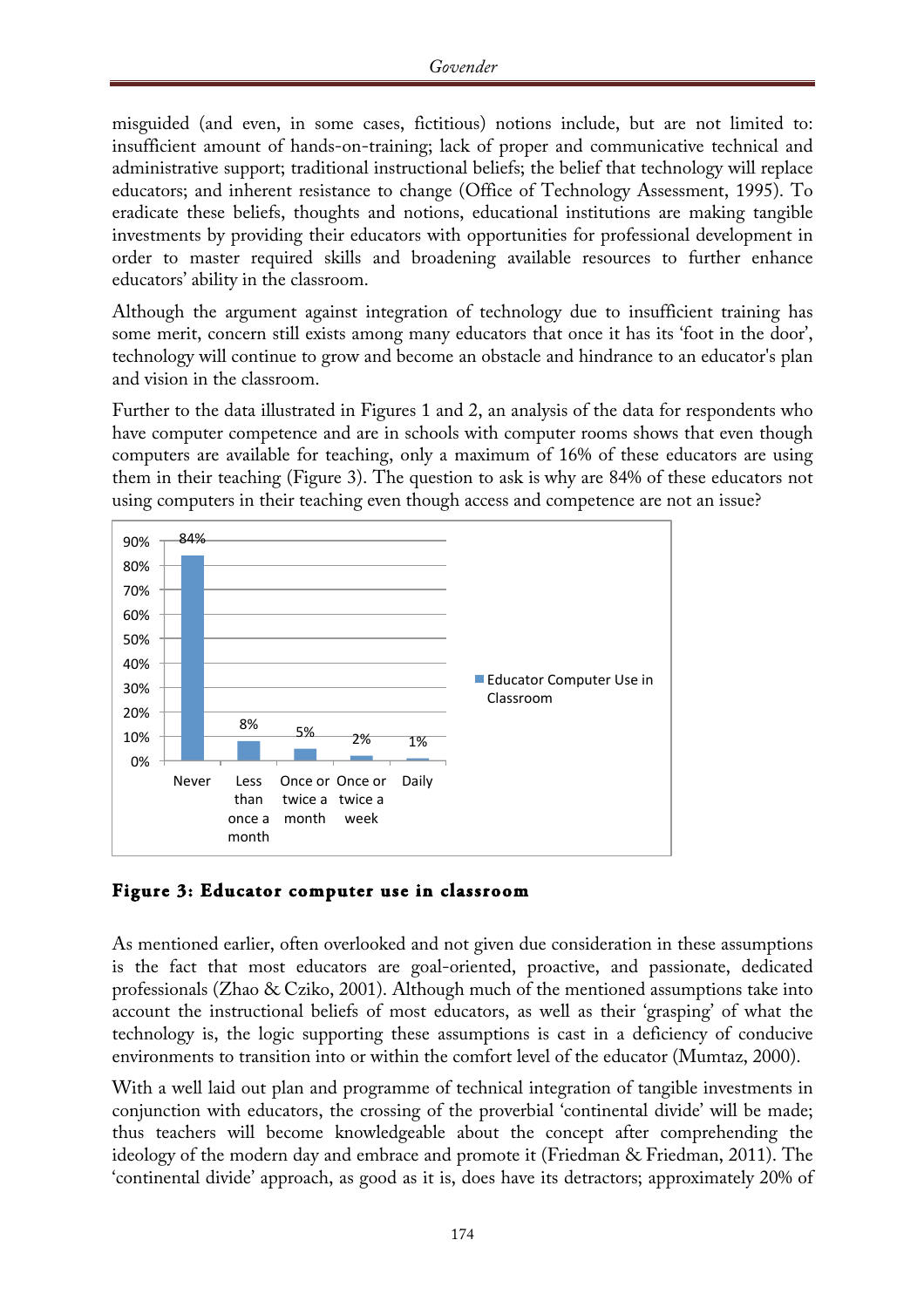educators responding to a particular statement in the survey indicated that they had a preference to continue to 'do business' in the old-fashioned way, with a hands-on approach in lieu of computer-aided means.

The following is a brief introduction to PCT, along with an outline of a conceptual framework to comprehend educator integration of technology from the perspective of this theory. It must be emphasised that the empirical work above only addresses the status quo – the rest of the paper is conceptual. The suggested conceptual framework has not been validated, and is a proposal that needs to be tested in follow-up work.

# **Understanding purposeful behaviour: PCT**

Hirschi (1969, p 3) defines control theory as follows:

*control theory is the view that people refrain from deviant behaviour because diverse factors control their impulses to break social norms. Control theory explains why people often do not act on deviant impulses. Some controls are internal, such as a person's conscience and motivation to succeed; others are external, such as one's parents, friends, and legal codes. For example, fear of potential embarrassment and store security might quell a person's desire to steal. Control theory links non-deviant behaviour to socialization and social bonds: those who are more socialized as children and maintain stronger bonds with others are less likely to behave in deviant ways.*

As a criterion for behavioural activity, the PCT contends that human beings and all other living organisms control perceptual input, or reference conditions, not motor output. The living elements seek to achieve goals, with individuals' actions aligned with reference conditions that are coordinated with their consciousness. Perceptions are arrived at when reactive responses interact with prevalent environmental agitation. Human beings' mind-sets are designed to have achievement attained in a hierarchical manner, with low-level goals manipulated to attain a more focused end result (Powers, 1989).

Understanding the theory that all living organisms, including educators, interact with life based on a set of hierarchical goals is critical to comprehending the basic concept of PCT. As an adjunct, contemporary technological advances are deemed an asset towards enhancing the learning experience. What elements or concepts influence whether an educator introduces or refrains from utilising said technology? Possible answers to such a scenario are addressed in the following three views as to how educators perceive technology in conjunction with their personal framework of hierarchical goals.

## **Effectiveness of technology in maintaining higher-level goals**

Individuals are consistently responding and altering their means towards achieving their goals, according to specific elements of PCT. When a conflict or contradiction appears between the reference condition (sometimes referred to as the goal) and the position of the controlled variable, variation of the means becomes apparent as an element to minimize the perceived issue and re-establish control once again. A response is not necessary if an issue of concern is not present. There is a universal assumption that educators have an obligation and goal to create and present practical and applicable information to their students.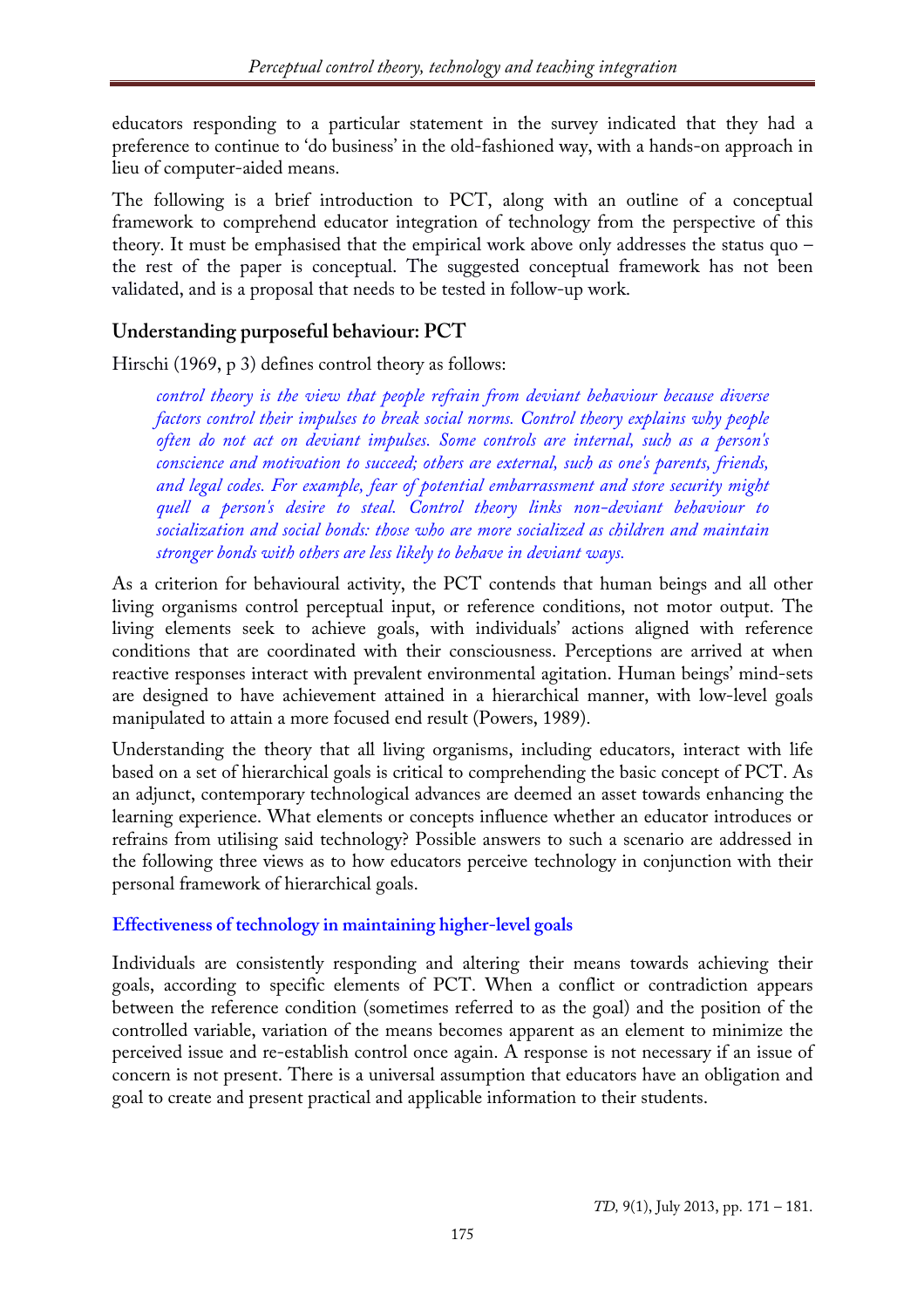The hesitancy of educators to embrace contemporary technology can be seen as an invisible monitor overseeing the educators' work, making them feel that their current teaching must be elevated and in some cases comparable to information presented by contemporary technology. Hence the educator feels as if they are being scrutinized in addition to their career security being threatened. If the perception is that their instruction is up to par, the perceived input concurs with their reference condition (goal), and therefore will not alter the current plan set in action.

A cause for concern is a result of assessment of both the reference condition and the perception of the input, whereby a deviation in either of the two as a result of environmental agitation produces a deviation. The possibility exists of a discrepancy occurring when the standards of an educator are elevated as a result of their participating in professional development.

To the contrary, the discrepancy may also appear as a result of students not paying full attention to the subject matter or the students' assessments seeming overly negative, as well as if administration decides to implement curriculum revision. As uncontrollable factors encroach, educators must accept the realisation that how they were trained, educated and interned years ago have proven to be insufficient as a tool to maintain and achieve their goals. Change is imminent and present at the moment and must be evaluated and embraced (Budin & Meier, 1998).

A myriad of choices is available to educators in an attempt to refine and enhance their professional skills according to their goals (Zhao & Cziko, 2001). Case in point: an educator reads a publication that addresses the trend of students becoming more adept in subject matter taught as a result of the class instructor interjecting information gathered from the Internet to emphasise his lesson plan. As a result of this scenario the educator, hesitant at first about the introduction of contemporary technology in the classroom, comes to the realisation that this type of technology can prove to be a valuable asset, and that it will enhance teaching presentations. Their old, dated perception of being a proficient educator has been altered to where they now embrace available tools to engage students in a collaborative learning effort.

In order to stay the course with this revelation, educators must concede that their current ways must be cast aside to embrace and endure this reference condition. There are many available options to engage students in collaborative efforts, such as engaging students with others from different educational institutions to work on varied assignments (Luke & Sawyer, 1998).

Paramount to this model is the effectiveness of a low-level control system, for it has a twofold ability: (a) to choose a goal at a higher level; and (b) to initiate agitation, therefore permitting an individual to change. In most cases more than one lower-level system is eligible to be altered to sustain high-level goals, in accordance with the hierarchy of control. Variation exists towards achieving a high-level goal as a result of influences such as overall quality as well as speed.

When change is present, as in the case of a more effective lower-level control system, a higher- level system seeks to take control of the situation. As a result, contemporary technology is able to sustain a current reference condition which can create a cause for concern within. Options abound; an educator may consider the benefit of email, not as a result of his mind-set but because he has become enlightened to the fact of the convenience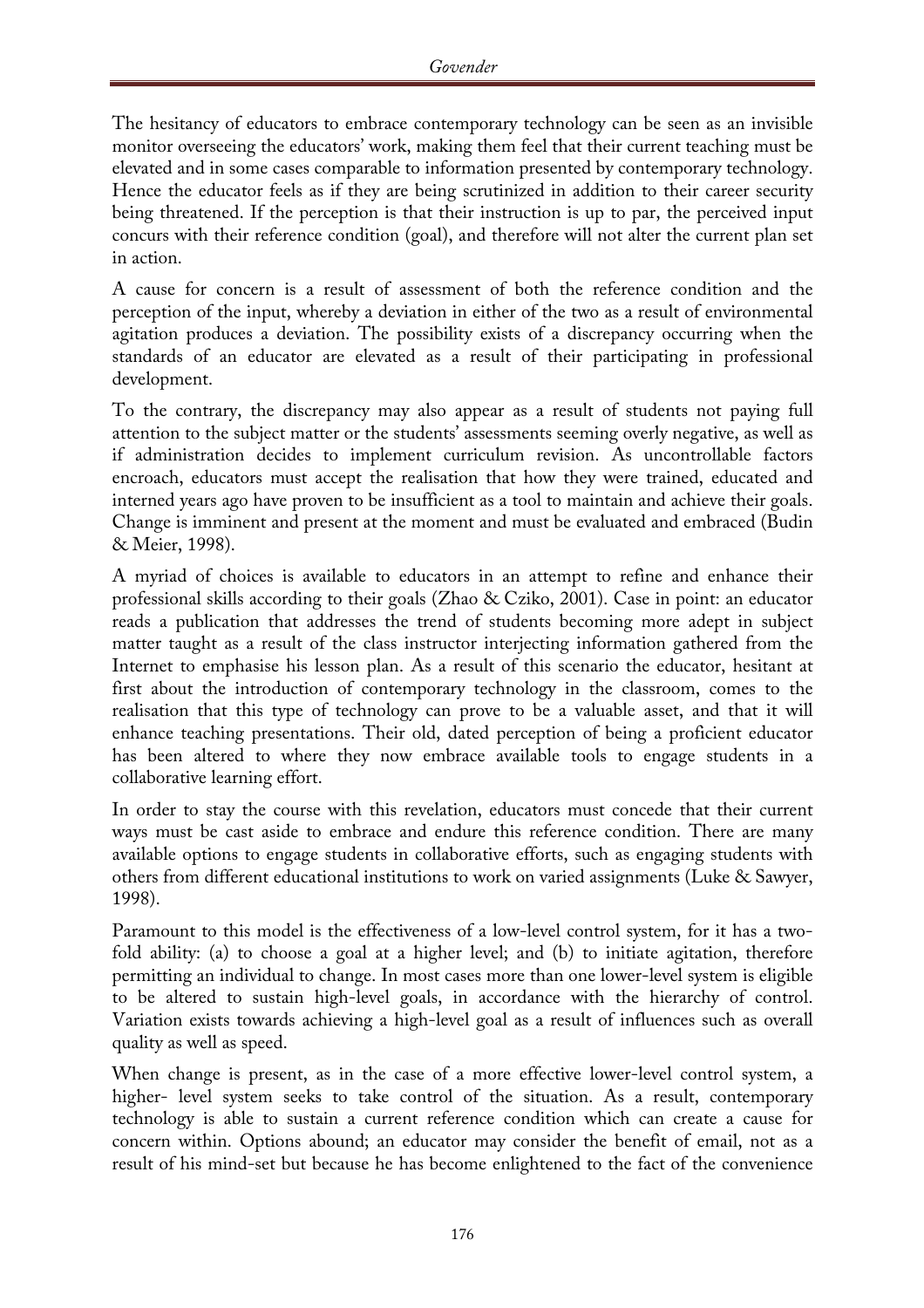and time element associated with interfacing with students. Many educators now concede that this assists in sustaining their path towards achieving their goal in a far more efficient and effective manner (Anderson, 2008).

More and more educators are coming to the realisation of having to adapt to contemporary technology due to the fact it is on the low end of the goal hierarchy, which permits variation in contrast to refusing to alter the instilled educator beliefs (Anderson, 2008; Stockley, 2003; Bryant & Hunton, 2000). Although this position has raised the ire of many in the educational community (Mumtaz, 2000), consideration must be given to this approach if it serves as an effective or only means of introduction of contemporary technology into the classroom.

In this study the data show that respondents were positive towards the following statements: 'Computers can enhance a learner's learning', 'Using computers in the classroom will make the subject matter more interesting' and 'Computer use fits well with my curriculum goals'. This realisation of adapting to modern-day technology allows the educator to up his/her standards, thus supporting a higher-level goal of creating and presenting practical and applicable information to their students.

#### **Potential disturbances to other goals**

Crossing the threshold and embracing contemporary technology can be influenced by factors such as anticipated effectiveness of the application and envisioned agitation towards one's goal, with elements of the control system having an impact on the environment. In addition, said technology can initiate agitation of goals higher up the chain, without association with the intended goal.

A hypothetical scenario portrays an educator pondering the thought of altering or revising their method of teaching in collaboration with the fact that they must use a form of contemporary technology. They are faced with three choices: (a) use of email, (b) incorporating use of the Internet in the classroom; and (c) student collaboration. After careful assessment of the pros and cons, the educator chooses to go with student collaboration. The question is then posed as to why the educator made that choice. A possible answer may be that student collaboration is easier to manage and has been utilized before, requires fewer resources and does not infringe or create issues with other goals.

Although perceived by many as the ultimate goal of an educator  $-$  'to present useful and relevant information' in the classroom – there are other essential goals an educator strives to maintain as well as control. Most educators want to be viewed not as a 'geek', knowledgeable in only one topic, but as an influential individual who is authoritative and compassionate. Making the transition into a realm that an educator is not familiar with exposes them (they feel) to arenas of knowledge that in most cases they should be familiar with. Yet they choose to veil themselves in the cloak of tradition. If such fear or deficiency were exposed at a greater level with students, students may feel they are being deprived of the education they are entitled to. The educator evaluates all available possibilities and settles for the least confrontational one: teaching with the assistance of contemporary technology.

Due to a multitude of excuses, Anderson (2008) contends that contemporary technology will present more issues than by avoiding them altogether. The anchor to the excuses and false justifications that educators have with regard to contemporary technology is that it will toss to the winds the years of education, classroom experience and professional development they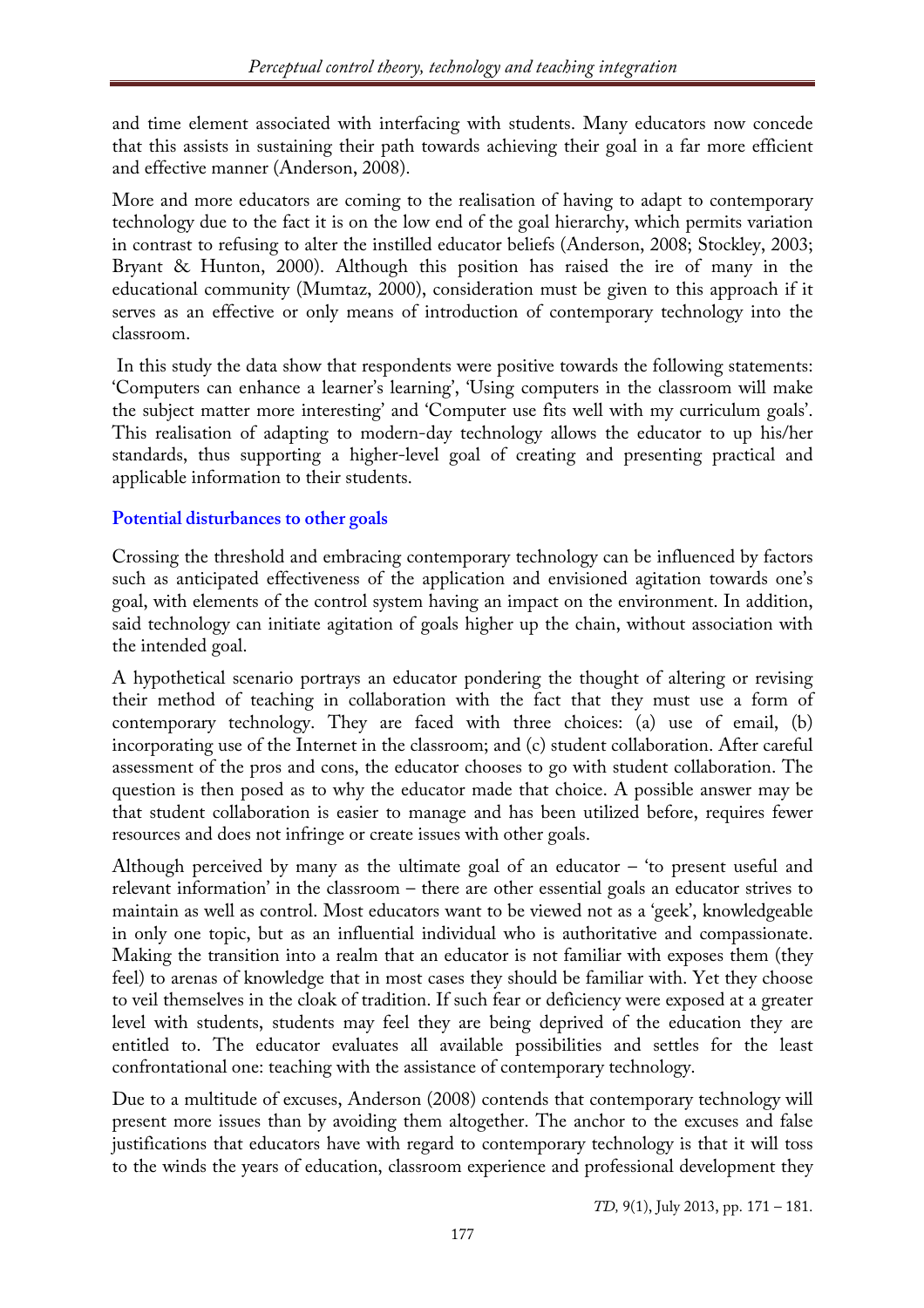have accrued. This 'new' approach creates issues and takes full control and knowledge of the classroom learners away from the educator (Chitiyo & Chitiyo, 2007). While this may not seem a 'big deal' to most, many educators feel genuinely threatened by the encroachment of technology.

Research has revealed that new-age 'high-tech' educators subscribe to a learner-centred method of learning (Nicolle & Lou, 2008; Kalinga, Burchard & Trojer, 2007; Swain, 2006; Bryant & Hunton, 2000). This is because the high-tech educator who implements contemporary technology does not see issues arising that would interfere with other goals; they see it as an adjunct that can only enhance their performance in the classroom.

In this study the construct 'perceived behavioural control' was defined as "reflects perceptions of internal and external constraints on behaviour and encompasses self-efficacy, resource facilitating conditions, and technology facilitating conditions" (Govender, 2008). Data from the study showed that only 28% of respondents were positive towards this construct; it seems that the majority of respondents were not overly confident with aspects of 'perceived behavioural control'. Steps need to be taken to address the issue of interference with the goal of 'being in control' when adoption of technology is being considered.

#### **Ability to control**

The ability to embrace contemporary technology by educators is largely contingent on the sense of being in control. An element of PCT suggests that while the goal or reference condition is delivered to the low-level systems from the upper levels, the direction or handling of the goal is not provided to the low-level systems. The need to react to environmental factors is essential with low-level control systems in order solely to achieve the goal. An educator having the ability to control means two things:

- 1. Present is a structure which allows for perceiving, comparison and action when required.
- 2. Accessibility to required resources which enable ability to act and control.

When confronted with technology an educator may not have a functioning control system. To facilitate email applications students must convey an interaction with the educator as to the value of such technology. Continuing advances in computer technology mean computers have become more user-friendly. Personal computer-specific control systems are not essential in order to use technology; an educator can couple with another educator's control system to resolve the issue or task at hand, thus relieving them of any associated fear and burden.

External influences have a significant impact on an educator's ability to control from within. With certain tools needed, the educator perceives the necessity for him, while traditional beliefs can either expand or hinder an educator's use of contemporary technologies. Such concerns are not of primary importance, as they are not deemed essential to the overall effectiveness, potential and financial impact of the technologies.

As a result, the perception from a PCT view is that ability to control a form of technology is much lower in the goal's hierarchy to an educator than the use of technology is, and lowerlevel systems can be altered to sustain a high-level goal. An educator's goal can be attained if the educator determines that such technology can bring about the goal of beneficial teaching; they can adjust other low-level goals to bring fruition to the intended goal.

Data from this study revealed that educators agreed that the 'facilitating conditions' were lacking for technology integration to take place; such conditions are "objective factors in the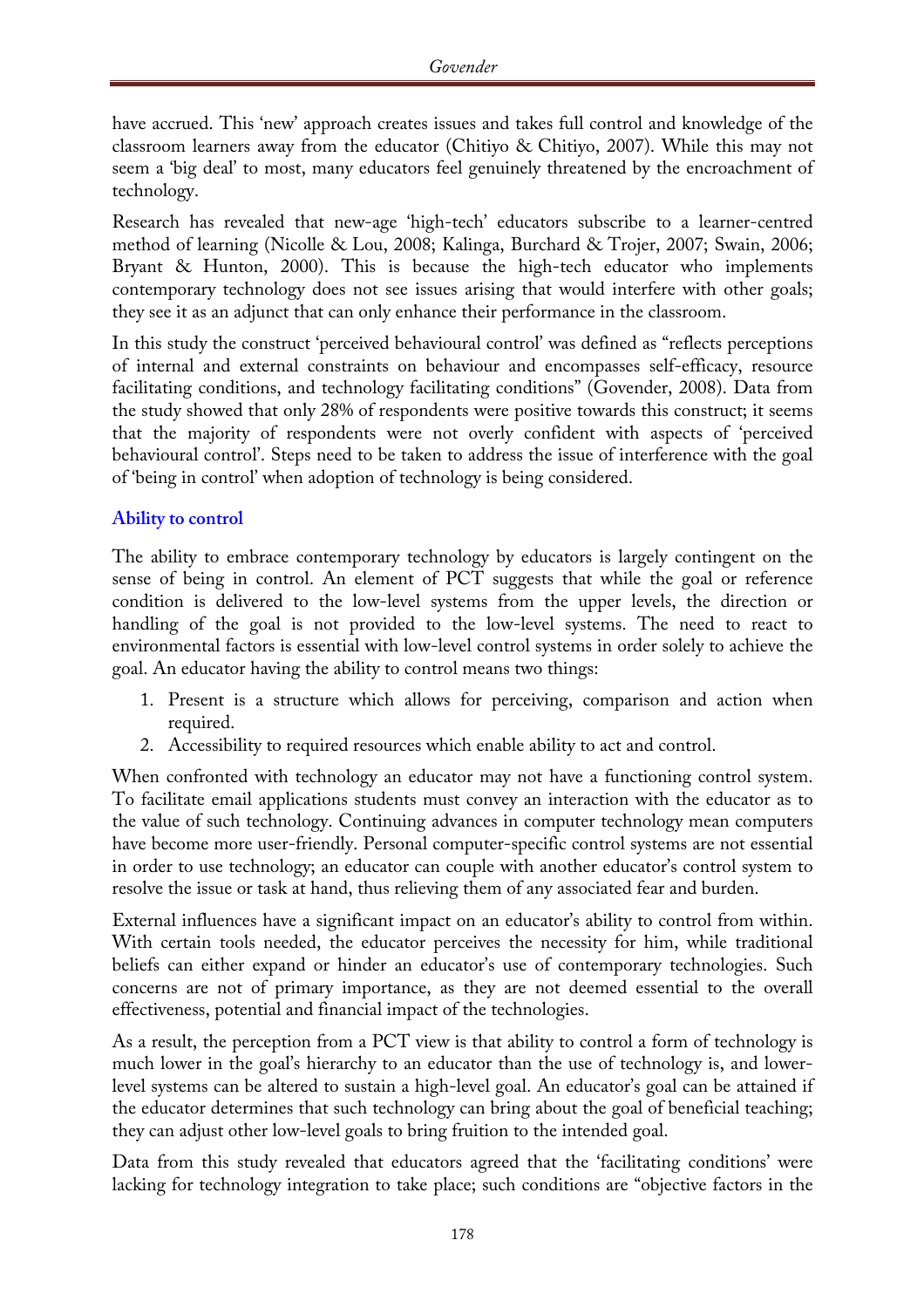environment that observers agree make an act easy to perform, including the provision of computer support" (Thompson, 1991, p. 124).

## **Concluding remarks**

Educators may express a reluctance to incorporate contemporary technology due to a perceived conflict with their goals at a higher level (Lawless & Pellegrino, 2007; Stockley, 2003; Bryant & Hunton, 2000). One must eventually come to the realization that technology can only be of benefit and does not act detrimentally, as many educators are led to believe.

Case studies and true-life testimonials can serve to advance eradication of myths associated with technology in the classroom. Erasure of traditional teaching methods in education should not be excluded when incorporating new technologies. As with other elements of society, change does not come easily  $-$  it needs to be gradually and gently eased into the mind-set of educators (Mumtaz, 2000). Tools and accompanying technical support for the benefit of educators can put control back into their hands and reduce or eliminate potential anxiety.

Several elements and criteria of a PCT-based framework for comprehending issues associated with educator adoption of technology have been addressed in this paper. It contends that to seek resolution one must take the perspective of educators as the lead in the issue at hand, instead of just attempting to address a solution to a problem.

The framework discussed here views technology as a possible way for educators to achieve their higher-level goals. However, the goal of using technology needs to be maintained by varying lower-level systems. Three conditions are required to ensure use of technology by an educator:

- the educator must believe that technology can sustain higher-level goals;
- the educator must believe that using technology will not initiate agitation of higherlevel goals other than the one being sustained; and
- the educator must believe that they have or will be empowered to master the technology.

It is the opinion of the author that for an educator to use technology all three conditions must be exercised, otherwise it is unlikely that they will implement contemporary technology in the classroom.

As stated earlier, a transdisciplinary approach was necessary to try and understand why educators are not using technology even though they have the competence and access. PCT and its concepts, which have their foundations in Psychology, were used to suggest a conceptual framework to explain non-use of technology by educators. The author attempted to integrate perspectives from different disciplines centred around one problem, which is technology adoption.

## **References**

Abdulkafi, A. (2006). Teachers' attitudes toward information and communications technologies in the case of Syrian EFL teachers. *Computers & Education*, *47*(4), 373- 398.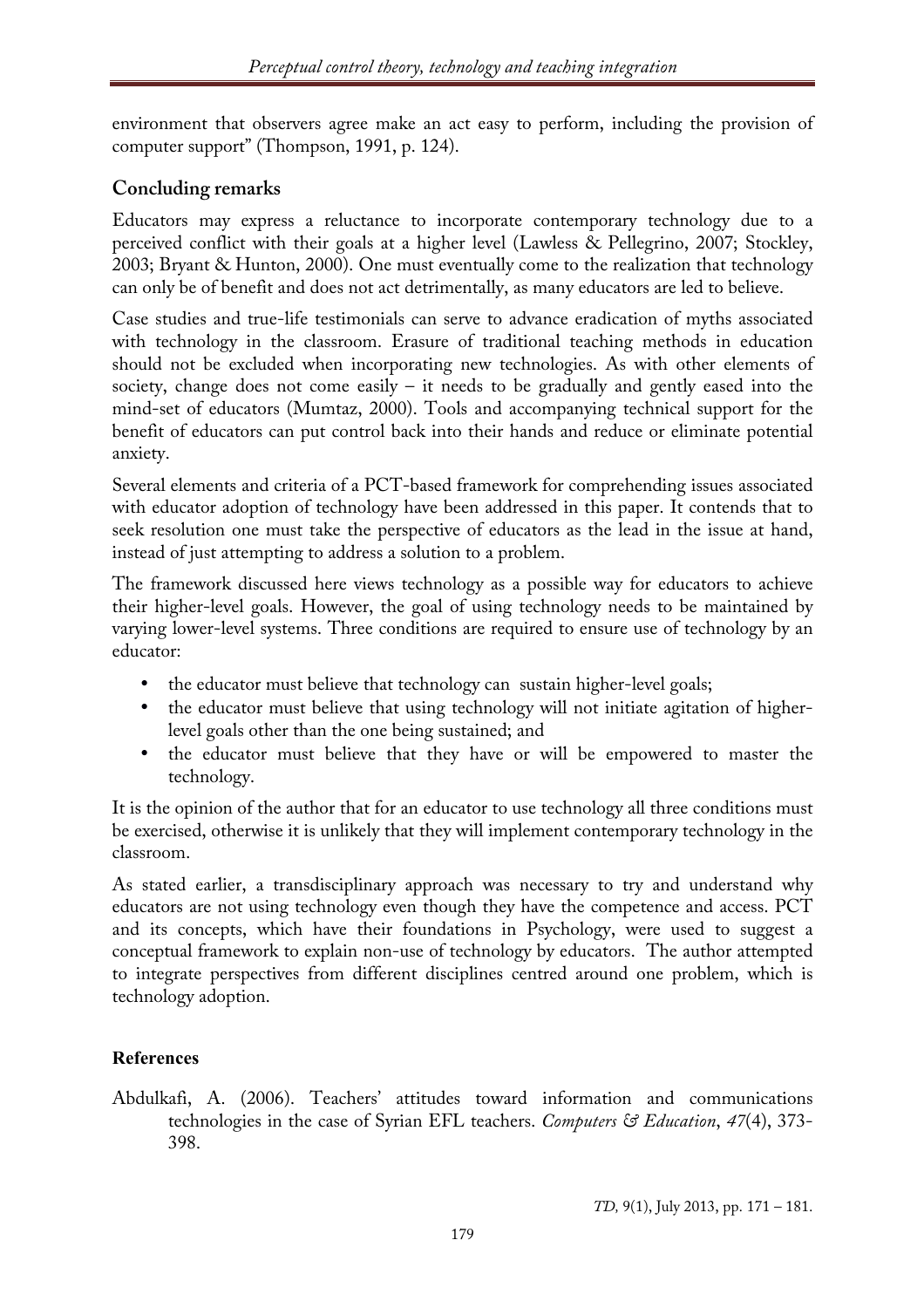- Anderson, T. (2008). *The theory and practice of online learning*. Retrieved August 7, 2010, from http://www.nrex.net/membership/elearning/docs/Theory\_and\_Practice\_Online\_Lear ning\_by\_Terry\_Anderson.pdf
- Andersson, A. (2008). Seven major challenges for e-learning in developing countries: Case study eBIT Sri Lanka. *International Journal of Education and Development Using ICT*, *4*(3). [electronic publication, no page numbers]
- Bryant, S.M. & Hunton, J. E. (2000). The use of technology in delivery of instruction: implications for accounting educators and education researchers. *Issues in Accounting Education*, *15*(1), 129-163. Retrieved August 7, 2010, from http://www.galileo.peachnet.edu
- Budin, I. & Meier, E. (1998, March). *School change through technology: The role of the facilitator*. Paper presented at the Society for Information Technology and Teacher Education (SITE), 98, Washington DC.
- Chitiyo, M. & Chitiyo, G. (2007). Special education in Southern Africa: Current challenges and future threats. *Journal of the International Association of Special Education*, *8*(1), 61- 68.
- Davis, F.D. (1989). Perceived Usefulness, Perceived Ease of Use, and User Acceptance of Information Technology. *MIS Quarterly, 13*(3), 319-339.
- Friedman, H.H. & Friedman L.W. (2011). Crises in Education: Online Learning as a Solution. *Creative Education, 2*(3), 156-163. Accessed August 25, 2012, from http://www.SciRP.org/journal/ce
- Govender, D.W. (2008). *ICT integration in Teaching and Learning: A critical Analysis*. Unpublished doctoral dissertation, University of KwaZulu-Natal, Durban.
- Hirschi, T. (1969). *Causes of Delinquency.* Berkley, CA: University of California Press.
- Hu, P.J., Chau, P.Y.K., Sheng, O.R.L. & Tam, K.Y. (1999). Examining the Technology Acceptance Model Using Physician Acceptance of Telemedicine Technology. *Journal of Management Information Systems, 16*(2), 91-112.
- Kalinga, E.A., Burchard, R.B.B. & Trojer, L. (2007). Strategies for Developing e-LMS for Tanzania Secondary Schools. *International Journal of Social and Human Sciences, 1*(1), 1-31.
- Kiboss, J.K. (2010). Pupils' Perceptions of the Teacher's Changing Role in E-Learning Physics Classroom Instruction. *Creative Education*, *1*, 33-38. Retrieved August 25, 2012, from http://www.SciRP.org/journal/ce
- Lawless, K.A. & Pellegrino, J.W. (2007). Professional Development in Integrating Technology into Teaching and Learning: Knowns, Unknowns, and Ways to Pursue Better Questions and Answers. *Review of Educational Research, 77*(4), 575-614.
- Leedy, P.D. & Ormrod, J.E. (2005*). Practical Research – Planning and Design,* New Jersey, Pearson Education.
- Luke, N.M. & Sawyer, S.B. (1998, March). *Authentic approaches to encourage technology-using teachers.* Paper presented at the Society for Information Technology and Teacher Education (SITE), 98, Washington, DC.